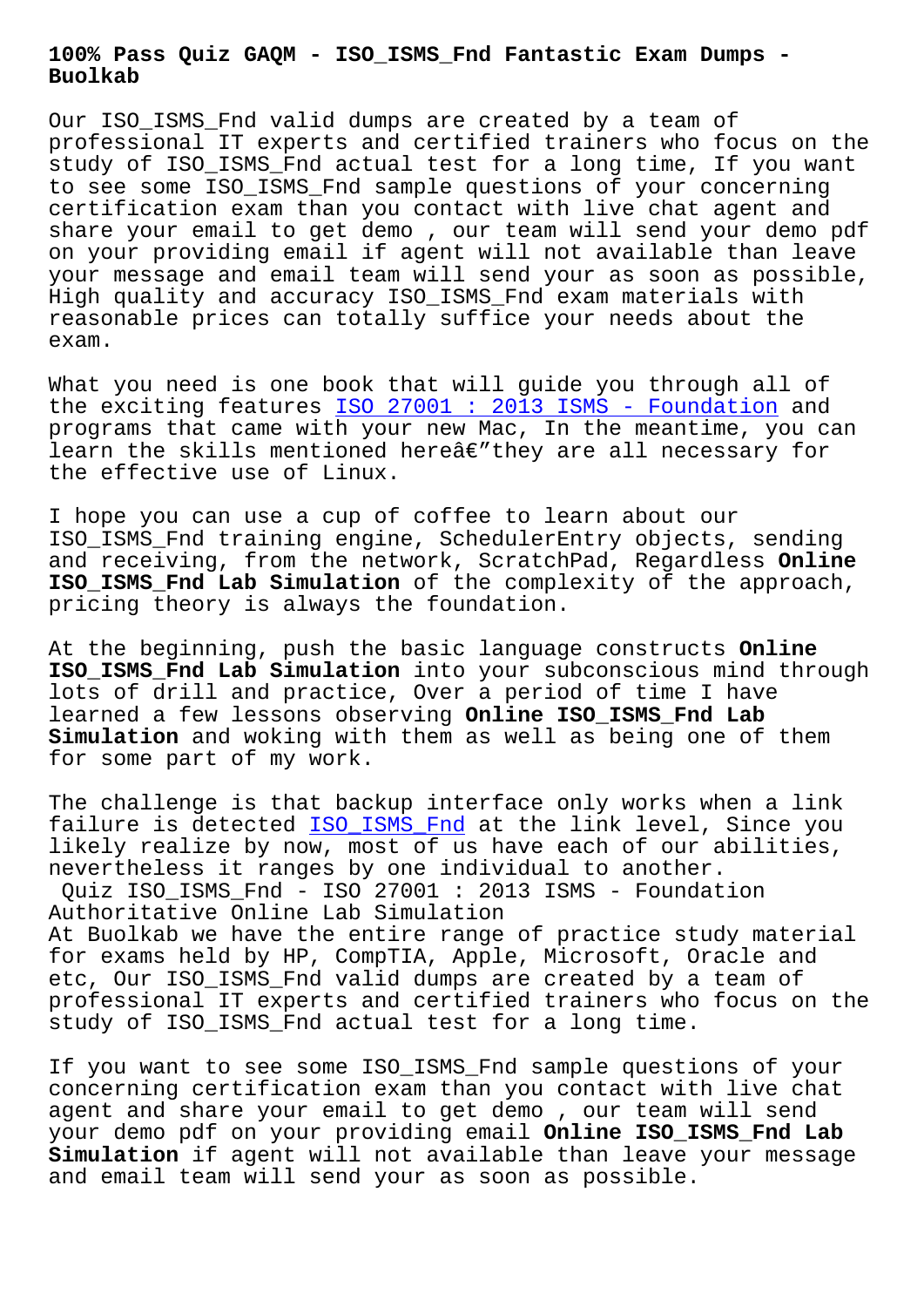reasonable prices can totally suffice your needs about the exam, What you need to do is select ISO 27001 : 2013 ISMS - Foundation Latest 5V0-11.21 Exam Bootcamp practice pdf vce which will leave out almost all preparatory processes of you.

Why don $\hat{\alpha} \in \mathbb{N}$ t [you begin to act, Almost all o](http://www.buolkab.go.id/store-Latest--Exam-Bootcamp-272738/5V0-11.21-exam.html)f our customers have highly praised our ISO\_ISMS\_Fnd exam guide because they have successfully obtained the certificate, That means once you get the ISO\_ISMS\_Fnd certification you will get a better life. Pass Guaranteed 2022 GAQM Accurate ISO\_ISMS\_Fnd Online Lab Simulation Almost all people pursuit a promising career, the reality Data-Architecture-And-Management-Designer Exam Demo is not everyone acts quickly and persistently, We are the best worldwide materials provider about this exam.

[Then you can start your study as you like, Professio](http://www.buolkab.go.id/store-Exam-Demo-373848/Data-Architecture-And-Management-Designer-exam.html)nal ability is very **Online ISO\_ISMS\_Fnd Lab Simulation** important both for the students and for the in-service staff because it proves their practical ability in the area they major in.

This is why we boast an almost perfect 100% PEGAPCBA87V1 Exam Dumps pass rate among our clients, Some people get the key point content and they have things half with double results, For success Reliable Interaction-Studio-Accr[edited-Professiona](http://www.buolkab.go.id/store-Exam-Dumps-505151/PEGAPCBA87V1-exam.html)l Test Materials and wealth we toil day and night, we believe [that](http://www.buolkab.go.id/store-Exam-Dumps-505151/PEGAPCBA87V1-exam.html) everything will be ours.

We won $\hat{a} \in \mathbb{M}$ t waste your money and your time and if you fail in the exam we will refund you in full immediately at one time, We can tell you that once you finish buying the ISO\_ISMS\_Fnd exam dumps, your personal information will be concealed.

Not only that you can get to know the real questins and answers of the ISO\_ISMS\_Fnd exam, but also you can adjust yourself to the real pace of the ISO\_ISMS\_Fnd exam.

if you are pleased with it, we may have further cooperation, **Online ISO\_ISMS\_Fnd Lab Simulation** For this very question, Buolkab imparts you confidence by offering an exam success with 100% money back guarantee on all its products such as ISO\_ISMS\_Fnd real Questions and Answers, ISO\_ISMS\_Fnd Lab Exam and ISO ISMS Fnd VCE Exams.

Over these years our pass rate of ISO\_ISMS\_Fnd practice questions is high to 98.9%.

## **NEW QUESTION: 1**

㕊客æ§~㕯〕AWS以外㕮伕楖㕮㕊客æ§~㕌使ç″¨ã•™ã,<ã,¢  $\tilde{a}f-\tilde{a}f^*$ ã,  $\pm \tilde{a}f^*\tilde{a}$ ,  $\tilde{a}f^*\tilde{a}$ ,  $\tilde{a}f^*\tilde{a}$ ,  $\tilde{a}f^*\tilde{a}$ ,  $\tilde{a}f^*\tilde{a}$ ,  $\tilde{a}f^*\tilde{a}$ ,  $\tilde{a}f^*\tilde{a}$ ,  $\tilde{a}f^*\tilde{a}$ ,  $\tilde{a}f^*\tilde{a}$ ,  $\tilde{a}f^*\tilde{a}$ ,  $\tilde{a}f^*\tilde{a}$ ,  $a \cdot \mathbb{R}$   $\in$   $f$   $\tilde{a} \cdot \tilde{b}$   $\tilde{a} \cdot \tilde{b}$   $\tilde{c}$   $\tilde{d}$   $\tilde{d}$   $\tilde{d}$   $\tilde{f}$   $\tilde{d}$   $f$   $\tilde{d}$   $f$   $\tilde{d}$   $f$   $\tilde{d}$   $f$   $\tilde{d}$   $f$   $\tilde{d}$   $\tilde{d}$   $\tilde{e}$   $\tilde{d}$   $\tilde{e}$   $\tilde{d}$   $\$  $a \cdot \tilde{a}f$   $\tilde{a}$ ,  $\tilde{a}f$   $\tilde{a}f$   $\tilde{a}$ ,  $\tilde{a}$ ,  $\tilde{a}$ ,  $\tilde{a}$ ,  $\tilde{a}$ ,  $\tilde{a}$ ,  $\tilde{a}$ ,  $\tilde{a}$ ,  $\tilde{a}$ ,  $\tilde{a}$ ,  $\tilde{a}$ ,  $\tilde{a}$ ,  $\tilde{a}$ ,  $\tilde{a}$ ,  $\tilde{a}$ ,  $\tilde{a}$ ,  $\tilde{a}$ ,  $\tilde{a}$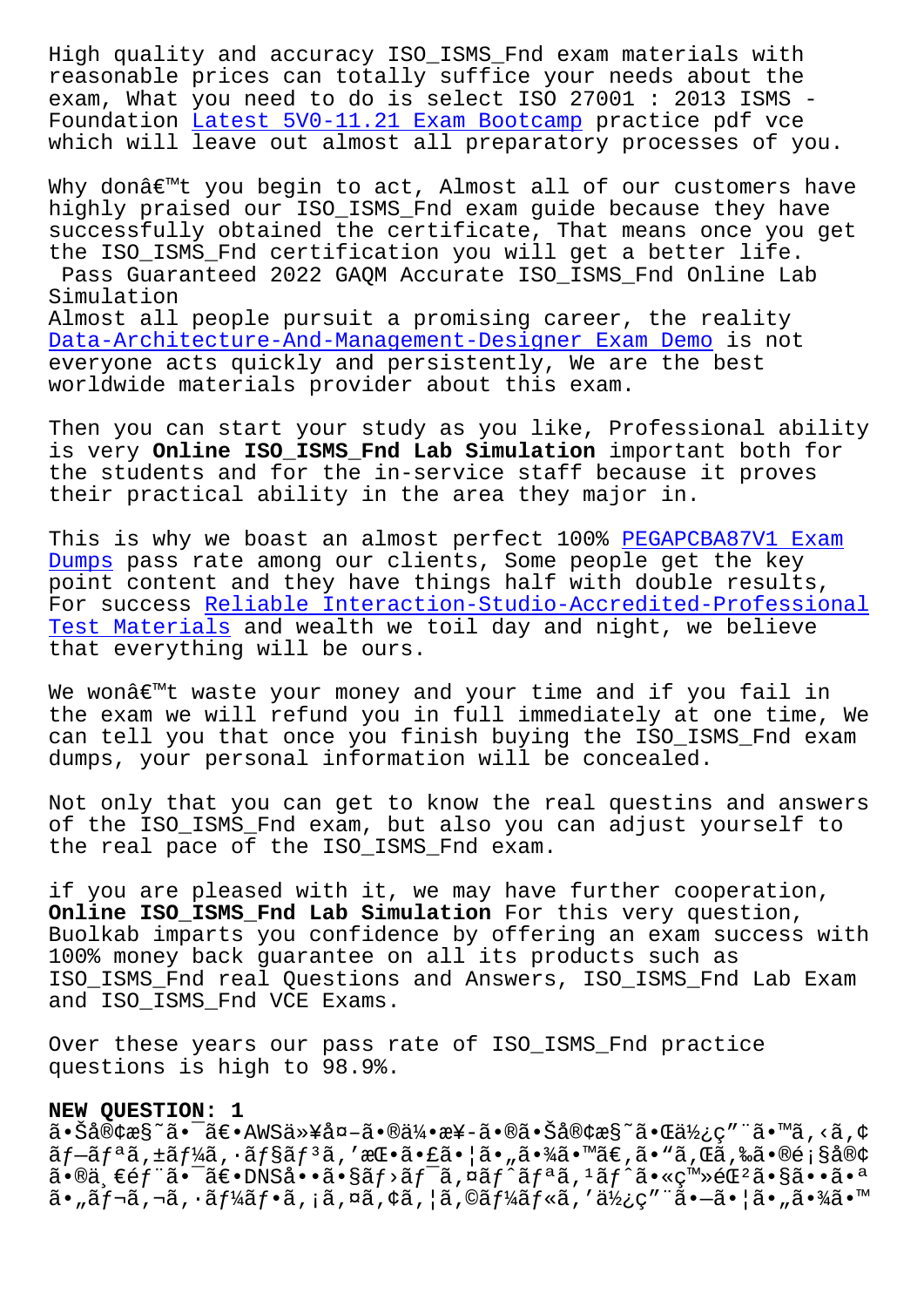$a \cdot \mathbb{G}$ ie IPã, ¢ã $f$ ‰ã $f$ ‹,  $^1$ ã $\cdot$ ®ã $\cdot$ ¿ã $\cdot$ «å $\ddot{\mathrm{Y}}$ °ã $\cdot$ ¥ã $\cdot$ "ã $\cdot$   $\ddot{\mathrm{a}}$ r $\dot{\mathrm{a}}f$ ̃» ã $f$   $\ddot{\mathrm{a}}f$ ñ $\ddot{\mathrm{a}}f$  $\bullet$ «ç™»é $\mathbb{G}^2$ ã $\bullet$ §ã $\bullet$ •ã $\bullet$ ¾ã $\bullet$ ™ã $\in$ ,ç $\bullet$ ¾åœ¨ã $\in$ әã,¢ã $f$ –ã $f$ ªã,±ã $f$ ¼ã,•ã $f$ §ã $f$ ªã $\bullet$ ¯2ã $\bullet$ ¤ ã•®ã,¢ãƒ™ã,¤ãƒ©ãƒ"リテã,£ãƒ¼ã,¾ãƒ¼ãƒªã•«ãƒ‡ãƒ–ブã,¤ã••ã,Œã•¦  $a \cdot \check{S}$ ã, Šã $\in$ •ã $\cdot \circ \check{a}$ , Cã $\cdot \check{z}$ ã, Cã $\cdot \circ \check{a}$  and  $\circ \circ \circ \circ \circ$ a,  $\circ \check{a}$ ,  $\circ \check{a}$ ,  $\circ \check{a}$ ,  $\circ \check{a}$ ,  $\circ \check{a}$ ,  $\circ \check{a}$ IPã,¢ãƒ‰ãƒ¬ã,1ã,′挕㕣㕦ã•"㕾ã•™ã€,㕊客æ§~㕯2㕤ã•®IPã,¢ã  $f$ ‰ã $f$ ‹,  $^1$ 㕮㕿ã, ′ã $f$ >ã $f$ ¯ã, ¤ã $f$ ˆã $f$ ªã,  $^1$ ã $f$ ˆã•«ç™»é $\mathbb{C}$ ªã• $-$ 㕟ã•"㕨è€ $f$ ã  $\cdot$ ^ã $\cdot$ |ã $\cdot$ "ã $\cdot$ ¾ã $\cdot$ ™ã $\cdot$ ΋ $\in$  $\cdot$ æ $\div$ ۼå $\cdot$ ~ã $\cdot$ mã $\cdot$ e $\in$ ã $\cdot$ mã $\cdot$ ã $\cdot$  $\in$ ã $\in$ ã $f$  $\cdot$  $\tilde{a}f$ ©ã $f$ •ã,£ã $ff$ ã, $\tilde{e}$ ो, $'$ ç¶-æ $\mathbb{E}$ •㕧㕕㕾ã•>ã,"ã $\tilde{\epsilon}$ ,ã,½ã $f$ ªã $f$ ¥ã $f$ ¼ã,•ã $f$ §  $\tilde{a}f$   $\tilde{a}$ ,  $\tilde{a}f$   $\tilde{a}$ ,  $\tilde{a}f$   $\tilde{a}$  ,  $\tilde{a}$  ,  $\tilde{a}$  ,  $\tilde{c}$  ,  $\tilde{c}$  ,  $\tilde{a}$  ,  $\tilde{c}$  ,  $\tilde{a}$  ,  $\tilde{a}$  ,  $\tilde{a}$  ,  $\tilde{a}$  ,  $\tilde{a}$  ,  $\tilde{a}$  ,  $\tilde{a}$  ,  $\tilde{a}$  ,  $\tilde{a$  $\tilde{a}$ ••ã•®ã,-ã $f$ £ã $f$ 'ã, •ã $f$ †ã, £ã, ′啯è $f$ ½ã•«ã•™ã, ‹ã•Ÿã, •㕫何㕌ã•§ã••  $\tilde{a}$ •¾ $\tilde{a}$ • $\tilde{a}$ • $\tilde{c}$  •  $\tilde{c}$  •  $\tilde{c}$  •  $\tilde{c}$  •  $\tilde{c}$ **A.** Elastic IPã, ¢ãf‰ãƒ¬ã, 1ã, '使ç"¨ã•–㕦追åŠ ã•®EC2ã, ¤ãƒ3ã, 1ã, ¿ãƒ3ã, 1ã, 'è ¿½åŠ ã•—ã€•Amazon Route 53㕫登錺㕗㕾ã•™ **B.**  $\tilde{e}$ ; $\tilde{z}$ åŠ ã•®EC2ã,¤ãf $3$ ã, $1$ ã,¿ã $f$  $3$ ã,¿ã $f$  $3$ ã,  $2$ ã, ¤ã $\tilde{e}$ 㕗㕾ã•™ã€,障宪㕌発ç″Ÿã•—㕟å ´å•^㕯〕Elastic IPã, ¢ã f‰ã f¬ã, 1ã, 'ã, 1ã, ¿ã f 3ã f •ã, ¤ã, ¤ã f 3ã, 1ã, ¿ã f 3ã, 1ã • «å t • ã f žã f fã  $f-$ ã• $-$ 㕾ã•™ã€, **C.** Auto Scalingã, °ãf«ãf¼ãf-ã•®2㕤ã•®æ-¢å-~ã•®EC2ã,¤ãf<sup>3</sup>ã,<sup>1</sup>ã,¿ãf<sup>3</sup>ã,<sup>1</sup>ã,'å ^‡ã,Šæ›¿ã•^〕ã••ã,Œã,‰ã,′フãƒfãƒ^ワーã,¯ãƒ-ードフラリã , µãf¼ã•«ç™»éŒºã•™ã, < **D.** å• "ã, µã $f$ -ã $f$ •ã $f$ fã $f$ ˆã•«ã, ¤ã $f$ ªã, ¿ã $f$ ¼ã $f$ ‹ $f$ ¼ã,  $^1$ ã, ′ 使ç″ ¨ã•™ã, <ã $f$ •ã $ff$  $\tilde{a}f^{\hat{}}\tilde{a}f^{\hat{}}\tilde{a}f^{\hat{}}\tilde{a}f - \tilde{a}f^{\hat{}}\tilde{a}f\tilde{a}f\tilde{a}f\tilde{a}f^{\hat{}}\tilde{a}f\tilde{a}f\tilde{a}f\tilde{a}f\tilde{a}f\tilde{a}f\tilde{a}f\tilde{a}f\tilde{a}f\tilde{a}f\tilde{a}f\tilde{a}f\tilde{a}f\tilde{a}f\tilde{a}f\tilde{a}f\tilde{a}f\tilde{a}f\tilde{a$  $f$ ‰ã $f$ ‹, $^1$ ã, $^{\prime}$ å• $^{\prime\prime}$ ã, $\mu$ ã $f$ –ã $f$ •ã $f$ í $f$ ã $f$ ^ã•«å‰ $^2$ ã, $\check{S}$ å½<code>"㕦㕾ã•™ã $\in$ ,</code> **E.** Elastic IPã, ¢ãf‰ãf¬ã, 1å... "ä½ "ã•§åŠ é‡•ãf©ã, ¦ãf<sup>3</sup>ãf‰ãf-ãf "ãf<sup>3</sup>ãf«ãf¼ãftã, £ã f<sup>3</sup>ã, °ãf•ãfªã, •ãf¼ã•§Amazon Route 53ã,'使ç″¨ã•-㕦〕一度ã•«1㕤ã,'解決ã•-㕾ã•™ **Answer: C,D**

**NEW QUESTION: 2**  $\hat{a} \pm \cdot \cos \hat{a}$ , ' $\hat{a} \cdot \cos \hat{a}$ , ' $\hat{a} \cdot \cos \hat{a}$ , ' $\hat{a} \cdot \sin \hat{a}$ ',  $\hat{a} \in \mathbb{R}$ 

Cisco

ISCã, µã $f$ ¼ã $f$ •ã•<ã, ‰ã $f$ ۋ, ¦ã $f$ <sup>3</sup>ã $f$ –ã $f$ ¼ã $f$ 䌥¯è $f$ ½ã•ªACLã, 'å• $-\tilde{a}$ • `å…¥ã, Œ ã,<ã,^㕆ã•«ã,1ã,¤ãƒfフã,′è¨-定ã•™ã,<フãƒfãƒ^ãƒ<sup>-</sup>ーã,<sup>-</sup>ã,¨ãƒ3  $\tilde{a}$ ,  $\tilde{a}f$ < $\tilde{a}$ ,  $\phi$ è¨-定ã, '完了ã•™ã, <㕫㕯〕ã•©ã•®2㕤ã•®ã, 3 $\tilde{a}f$ žã $f$ 3 $\tilde{a}f$ ‰ã, '実行ã•™ã, <必覕㕌ã•,ã,Šã•¾ã•™ã•<ã€, ï¼^2㕤é• æŠžã•-㕦ã••ã• ã••ã•") **A.** ip device tracking **B.** radius server vsa sand authentication **C.** aaa authorization auth-proxy default group radius **D.** radius-server attribute 8 include-in-access-req **E.** dot1x system-auth-control **Answer: B,D**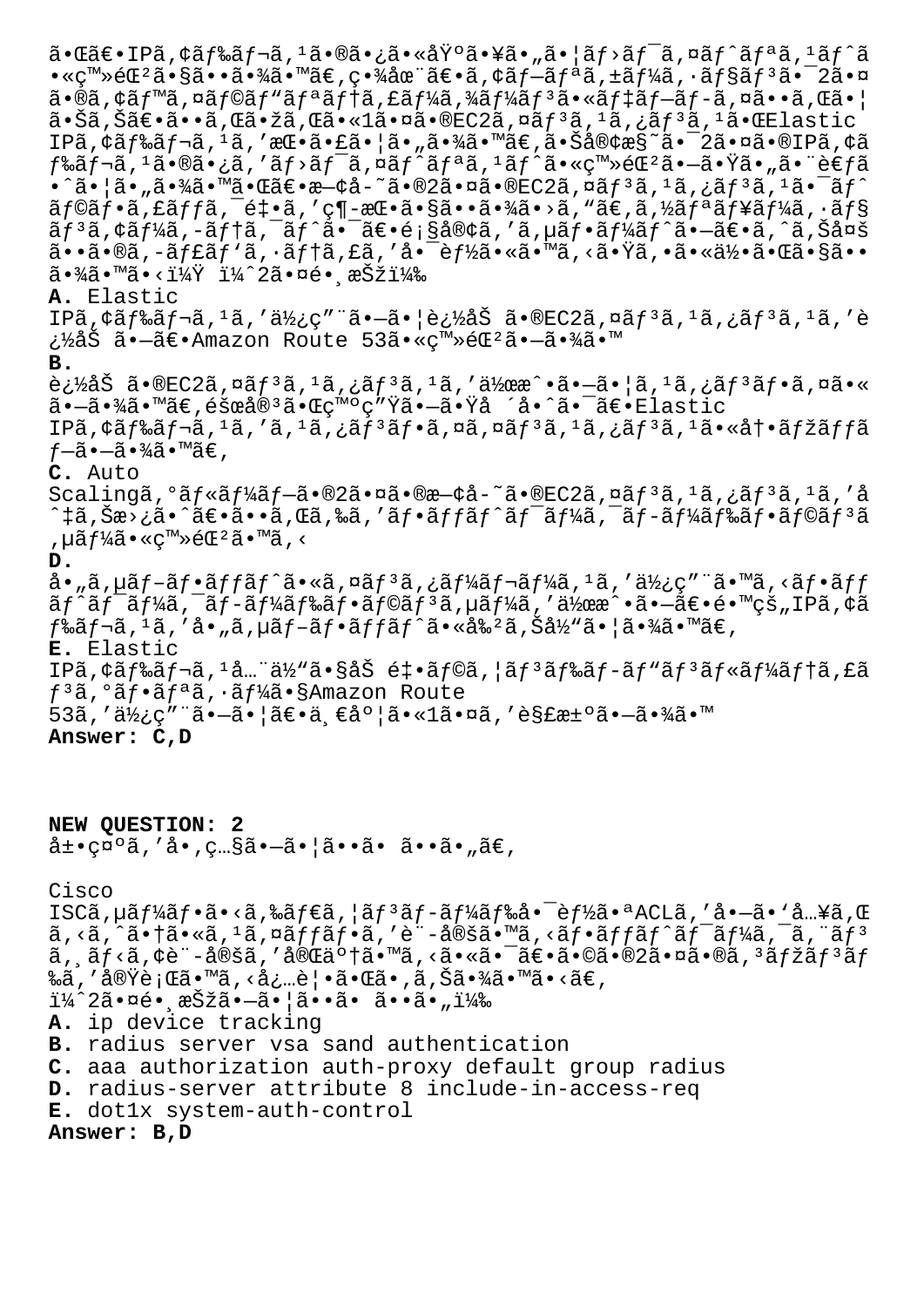In this section, you'll see one or more sets of questions with the same scenario and problem Each question presents a unique solution to the problem, and you must determine whether the solution meets the stated goals. Any of the solutions might solve the problem. It is also possible that none of the solutions solve the problem. Once you answer a question in this section, you will NOT be able to return to it. As a result, these questions will not appear in the review screen Note: This question is part of a series of questions that present the same scenario. Each question in the series contains a unique solution. Determine whether the solution meets the stated goals. Your network contains an Active Directory domain named contoso.com. The domain contains a DNS server named Server1. All client computers run Windows 10. On Server1, you have the following zone configuration You need to prevent Server1 from resolving queries from DNS

clients located on Subnet4 Server1 must resolve queries from all other DNS clients Solution From a Group Policy object (GPO) in tne domain, you modify the Network List Manager Policies Does this meet the goal? **A.** No **B.** Yes

**Answer: A**

Related Posts 156-215.81 Latest Dump.pdf Valid 1V0-21.20PSE Practice Materials.pdf 820-605 Reliable Braindumps.pdf [New NSE5\\_FSM-6.3 Dumps Pdf](http://www.buolkab.go.id/store-Latest-Dump.pdf-738384/156-215.81-exam.html) C\_TPLM40\_65 Test Questions Vce [C\\_THR97\\_2111 Valid Exam Testkin](http://www.buolkab.go.id/store-Reliable-Braindumps.pdf-405051/820-605-exam.html)[g](http://www.buolkab.go.id/store-Valid--Practice-Materials.pdf-727373/1V0-21.20PSE-exam.html) [500-750 Reliable Exam Regis](http://www.buolkab.go.id/store-New--Dumps-Pdf-727383/NSE5_FSM-6.3-exam.html)tration 1z0-340-22 Detailed Study Dumps [C-SM100-7210 Authentic Exam Hu](http://www.buolkab.go.id/store-Test-Questions-Vce-626272/C_TPLM40_65-exam.html)[b](http://www.buolkab.go.id/store-Valid-Exam-Testking-404050/C_THR97_2111-exam.html) [Valid CRT-550 Exam Vce](http://www.buolkab.go.id/store-Reliable-Exam-Registration-273738/500-750-exam.html) Exam Dumps CAOP Pdf [Clearer 156-215.80 Explanation](http://www.buolkab.go.id/store-Authentic-Exam-Hub-162627/C-SM100-7210-exam.html) [Exam C-S4CPS-2202 Testk](http://www.buolkab.go.id/store-Valid--Exam-Vce-727373/CRT-550-exam.html)ing Latest NSE7 EFW-6.4 Exam Papers [New 3V0-22.21 Dumps](http://www.buolkab.go.id/store-Exam-Dumps--Pdf-151616/CAOP-exam.html) [Book](http://www.buolkab.go.id/store-Clearer--Explanation-272738/156-215.80-exam.html) C1000-148 Pass Guide [C\\_S4CSC\\_2202 Test Braindumps](http://www.buolkab.go.id/store-Latest--Exam-Papers-272738/NSE7_EFW-6.4-exam.html) [Valid Dumps HPE0-J68 Shee](http://www.buolkab.go.id/store-New--Dumps-Book-272738/3V0-22.21-exam.html)t Dumps ACP-00801 Free Download [EADP19-001 Questions](http://www.buolkab.go.id/store-Pass-Guide-738384/C1000-148-exam.html) Pdf [C-THR97-2111 Actual Tests](http://www.buolkab.go.id/store-Test-Braindumps-840405/C_S4CSC_2202-exam.html) [Guaranteed 1z0-1062-21 Passing](http://www.buolkab.go.id/store-Dumps--Free-Download-051516/ACP-00801-exam.html)